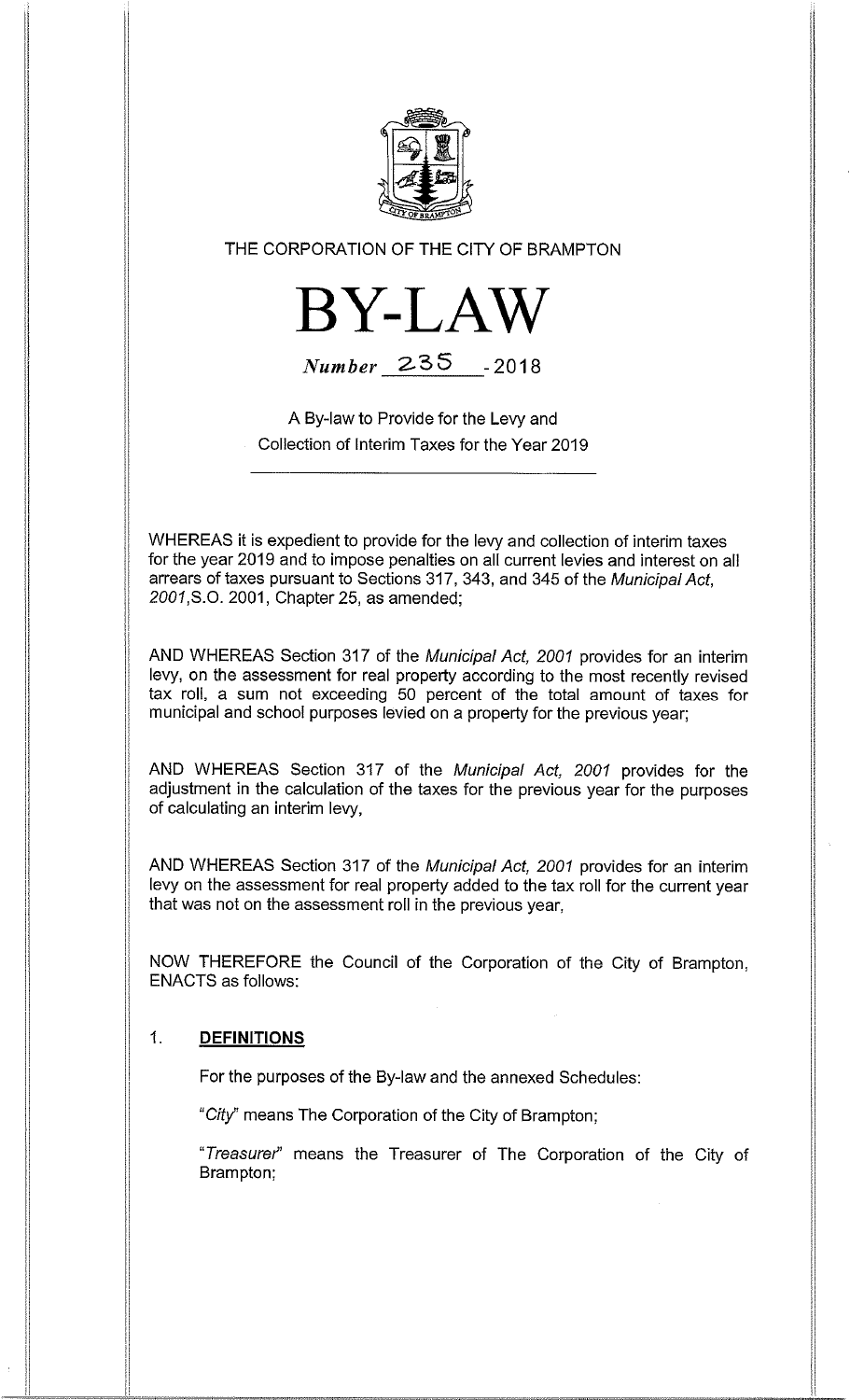"Clerk" means the Clerk of the City of Brampton or his duly appointed Deputy;

"Council" means the Council of The Corporation of the City of Brampton;

- 2. (A) THERE shall be levied and collected an amount on the assessment according to the tax roll for taxation in the previous year as most recently revised subject to the following:
	- (i) THE amount levied shall not exceed 50% of the total amount of taxes for municipal and school purposes levied on the property for the previous year;
	- (ii) THAT for the purpose of calculating the total amount of taxes for the previous year under paragraph 2(A)(i), if any taxes for municipal and school purposes were levied on a property for only part of the previous year because assessment was added to the tax roll during the year, an amount shall be added equal to the additional taxes that would have been levied on the property if the taxes for municipal and school purposes had been levied for the entire year;
	- (B) THAT for real property added to the assessment roll for the current year, that was not on the tax roll for the previous year, there shall be levied an amount, not to exceed 50% of the total amount of taxes that would have been levied on the assessment in the previous year.
- 3. THAT there may be added to the tax roll, all or any arrears of charges, fees, costs, or other expenses as may be permitted by Provincial legislation and such arrears of charges, fees, costs or other expenses shall be deemed to be taxes, collected as taxes, or collected in the same manner as municipal taxes, or dealt with in such fashion as may be specifically authorized by the applicable statute.
- 4. THAT such levies made under subsections 2(A) and 2(B) shall be due and payable in three instalments on February 20<sup>th</sup>, March 20<sup>th</sup>, and April 17<sup>th</sup>, 2019, but for those properties subject to an agreement under one of the City of Brampton Monthly Pre-Authorized Tax Payment Plans, such levies shall be due and payable in six instalments based on the withdrawal day of the 1<sup>st</sup> or 15<sup>th</sup> or next business day in the event of a statutory holiday in the months of January, February, March, April, May and June, 2019.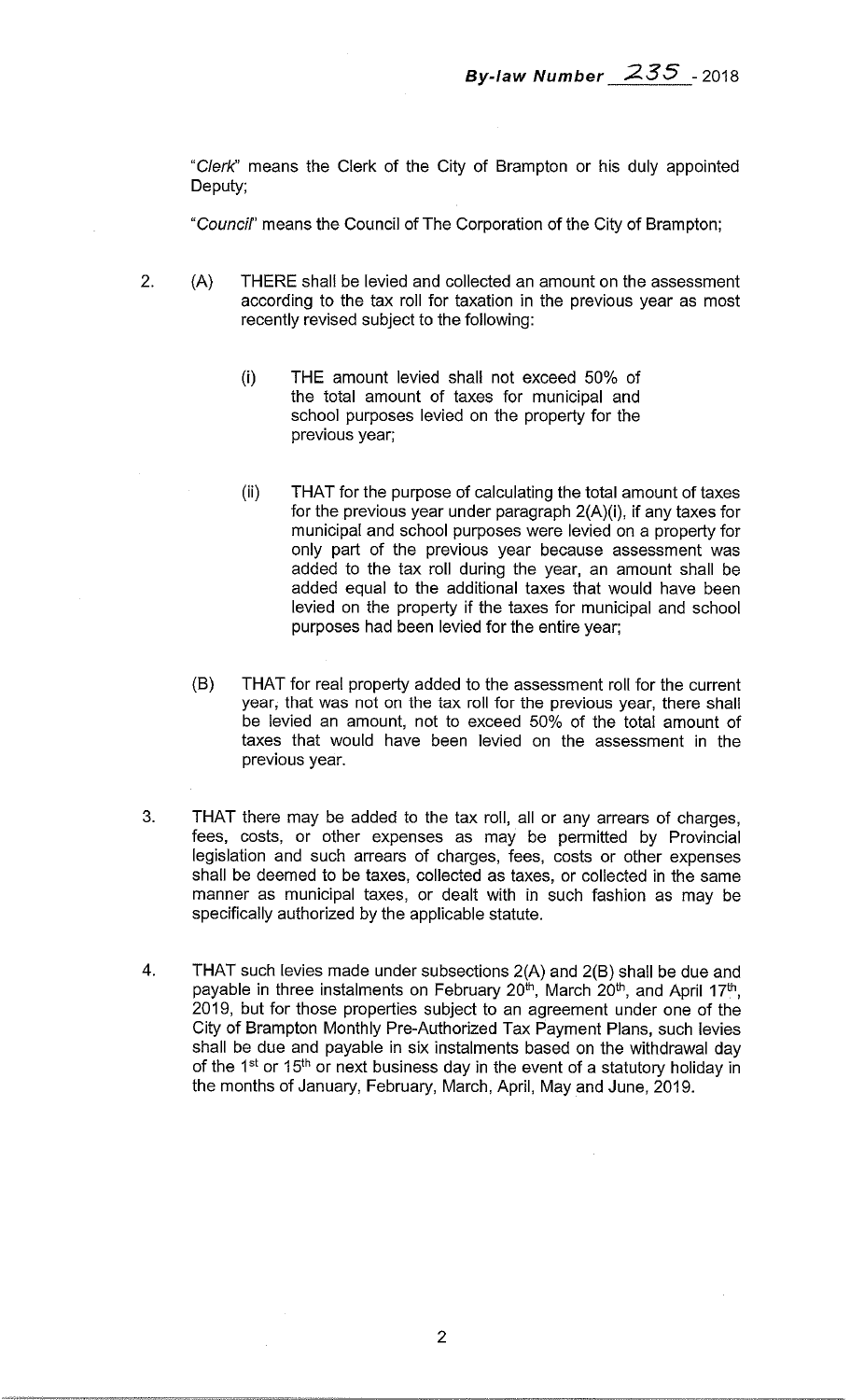By-law Number 235 - 2018

- 5. (A) Pursuant to Section 345(2) of the Municipal Act, 2001 the Treasurer shall add a late payment charge as a penalty for nonpayment of the instalment(s) of taxes on the respective due date(s) of one and one quarter percent (1% %) interest on the first day of default in the year in which the taxes were levied;
	- (B) Pursuant to Section 345(3) of the Municipal Act, 2001 the Treasurer shall add a late payment charge of one and one quarter percent %) interest for the non-payment of taxes due and unpaid on the first day of each calendar month.
- 6. THAT the Treasurer is hereby authorized to accept part payment from time to time on account of any taxes due and to give a receipt for such part payment, provided that acceptance of any such part payment does not affect the collection of any percentage charge imposed and collectible under the provision of subsections  $\overline{5}$  (A) and  $5$  (B) of this Bylaw in respect of non-payment of any taxes or any class of taxes or of any instalment thereof.
- 7. (A) THAT the following institutions are hereby authorized to collect instalments of taxes to be credited to the Treasurer:
	- (i) All Schedule I and Schedule II banks pursuant to the *Bank Act*;<br>(ii) Trust Companies registered under the laws of the Province
		- Trust Companies registered under the laws of the Province of Ontario;
	- (iii) Credit Unions and Caisses Populaires.
	- (B) THE institutions described in subsection 7(A) shall provide a receipt to the taxpayer and the City shall credit the taxpayer's account for the amount paid effective on the date of the institution's receipt to the taxpayer.
- 8. THAT the Treasurer is hereby authorized to mail every tax notice or cause the same to be mailed to the address of the residence or place of business of the person taxed unless directed otherwise by the taxpayer or agent of the taxpayer, as provided by the Municipal Act, 2001 as amended.
- 9. If any section or portion of this By-law is found by a court of competent jurisdiction to be invalid, it is the intent of Council for The Corporation of the City of Brampton that all remaining sections and portions of this By-law continue in force and effect.
- 10. This By-law comes into effect January 1<sup>st</sup>, 2019.